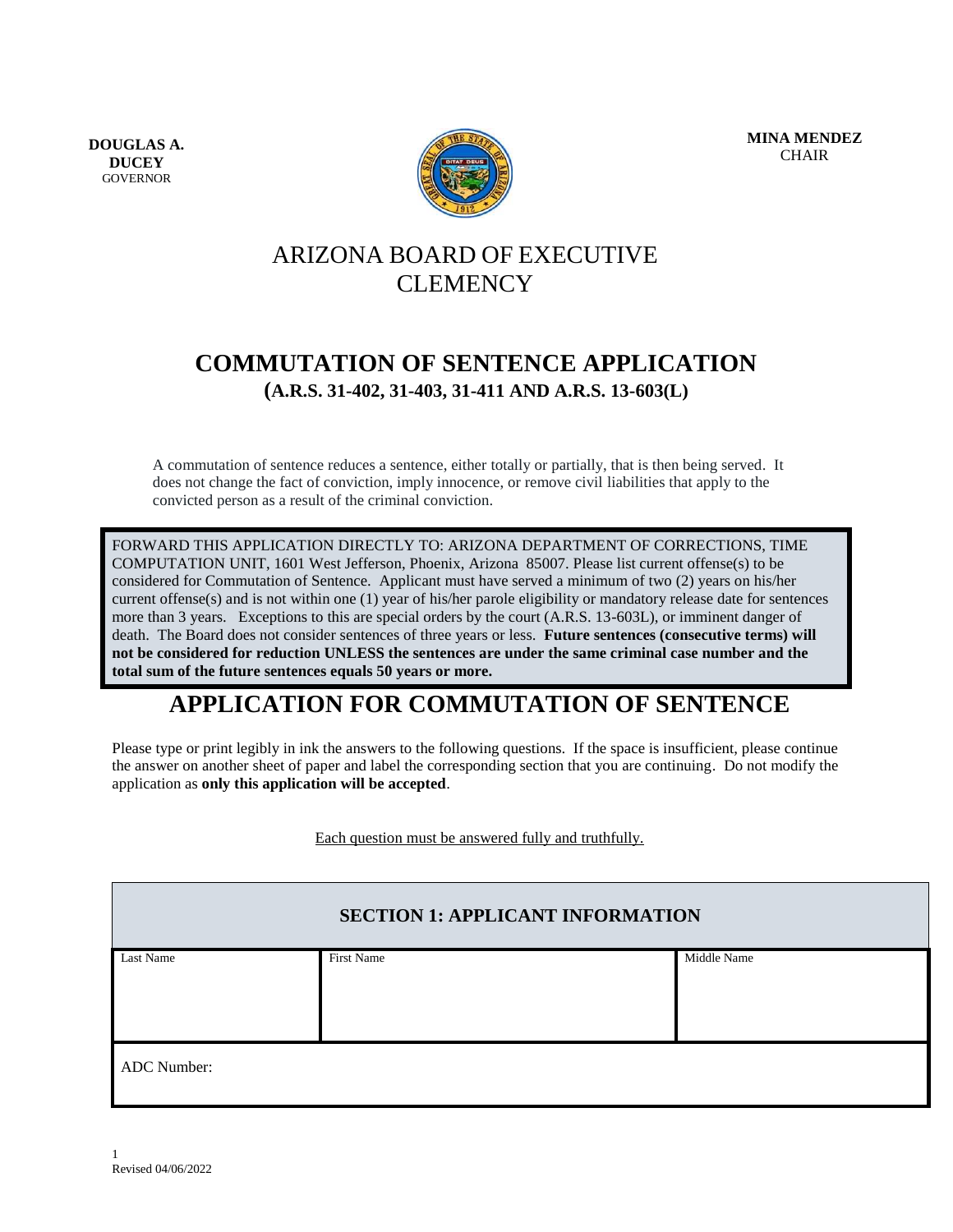Imminent Danger of Death: Check this box if you are applying for a Commutation of Sentence based on Imminent Danger of Death.

A.R.S. 603L: Check this box if you applying under the provision whereby the sentencing Court has entered a special order allowing you to petition the Board for a commutation of sentence within 90 days of your commitment to the custody of the Department of Corrections.

**\*The Board of Executive Clemency will only consider those applications, under this provision, that are statutorily eligible and certified by the Department of Corrections. Confirmation of medical status from the Arizona Department of Corrections Health Services Unit must be attached to this application.**

**"IMMINENT DANGER OF DEATH"** means that an applicant has been examined by a medical doctor and that doctor has diagnosed the applicant as suffering from a medical condition which, in the doctor's professional medical opinion, will to a reasonable medical certainty result in the applicant's death within four (4) months. Imminent Danger of Death shall only apply for those applicants that are currently incarcerated."

| Date of Birth:                                    | Place of Birth | Gender                                          | $\Box$ Male |
|---------------------------------------------------|----------------|-------------------------------------------------|-------------|
|                                                   |                |                                                 | l Female    |
| Facility & Unit Location:                         |                | Classification:                                 |             |
|                                                   |                |                                                 |             |
| Do you have any detainer(s)? $\Box$ Yes $\Box$ No |                | List Authority: (INS, County, City, State etc.) |             |

|                  | <b>SECTION 2: SENTENCE(S) SEEKING COMMUTATION</b>           |                   |                                                                     |
|------------------|-------------------------------------------------------------|-------------------|---------------------------------------------------------------------|
|                  | List Each Sentence That You Are Requesting To Have Commuted |                   |                                                                     |
| Cause No./Count  | Committing Offense<br>(Do Not Use A.R.S. Statute)           | Sentence Received | Exact Years and/or Months<br>Request to be Reduced from<br>Sentence |
| 1.               |                                                             |                   |                                                                     |
| 2.               |                                                             |                   |                                                                     |
| 3.               |                                                             |                   |                                                                     |
| $\overline{4}$ . |                                                             |                   |                                                                     |
| 5.               |                                                             |                   |                                                                     |
| 6.               |                                                             |                   |                                                                     |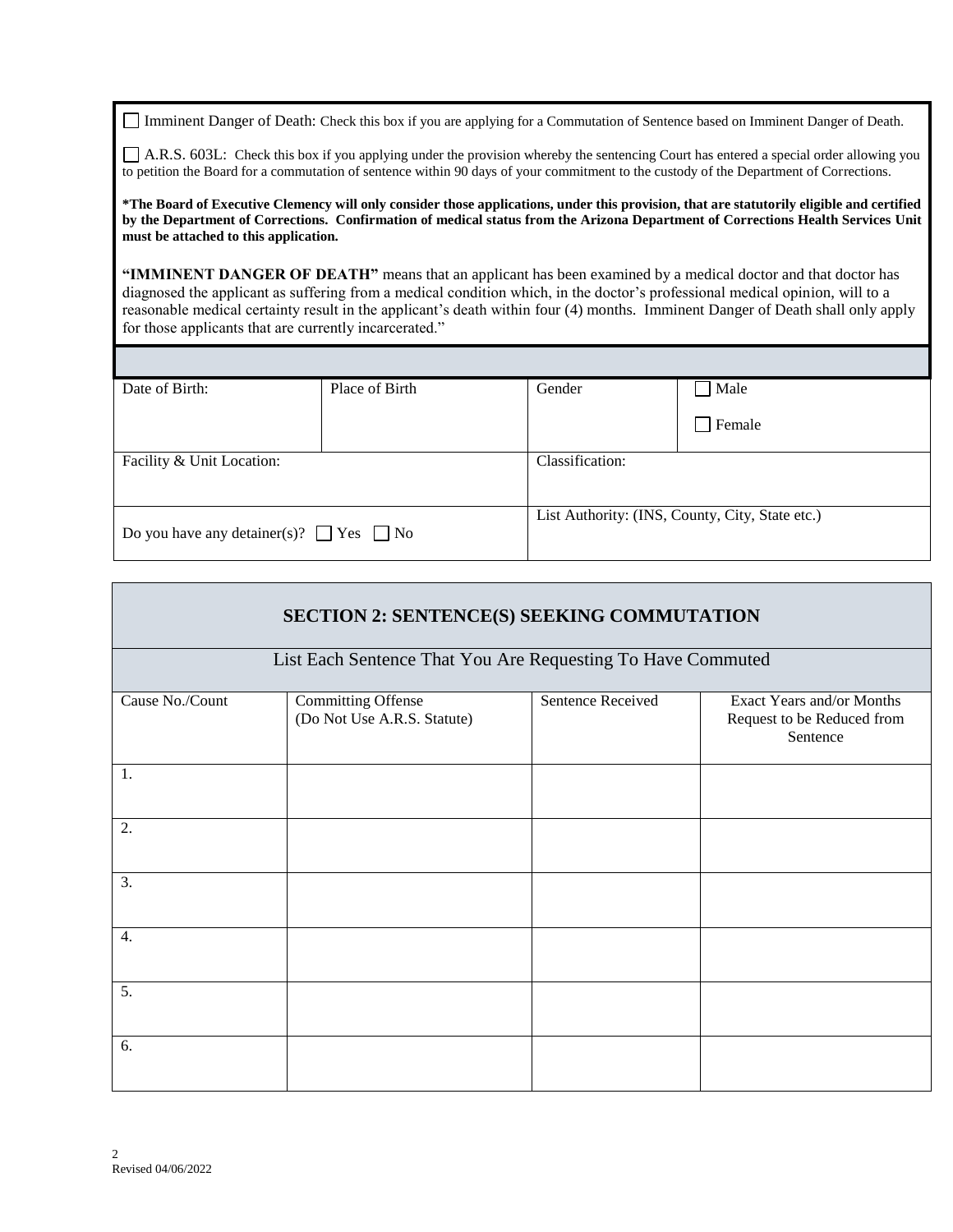|                                                                                              | <b>SECTION 3: FAMILY/SUPPORT INFORMATION</b>                           |                  |               |         |
|----------------------------------------------------------------------------------------------|------------------------------------------------------------------------|------------------|---------------|---------|
| <b>Current Marital Status:</b>                                                               | Single                                                                 | Divorced         |               | Widow   |
|                                                                                              | Married<br>$\blacksquare$                                              | $\Box$ Separated |               | Widower |
| If released, how many<br>children will reside with you<br>under the age of eighteen<br>(18)? |                                                                        |                  |               |         |
|                                                                                              | Please list any individual (s) that will support you in the community. |                  |               |         |
| Name:                                                                                        |                                                                        | Age:             | Relationship: |         |
| 1.                                                                                           |                                                                        |                  |               |         |
| 2.                                                                                           |                                                                        |                  |               |         |
| 3.                                                                                           |                                                                        |                  |               |         |
| $\overline{4}$ .                                                                             |                                                                        |                  |               |         |
| 5.                                                                                           |                                                                        |                  |               |         |
|                                                                                              | <b>SECTION 4: COMMUTATION APPLICATION HISTORY</b>                      |                  |               |         |
| Have you applied for a Commutation in the past?                                              | Yes                                                                    |                  | No            |         |
| If yes, please state the month(s) and year(s) you applied:                                   |                                                                        |                  |               |         |
|                                                                                              |                                                                        |                  |               |         |
| What sentence(s) did you apply for:                                                          |                                                                        |                  |               |         |
|                                                                                              |                                                                        |                  |               |         |
|                                                                                              |                                                                        |                  |               |         |
|                                                                                              |                                                                        |                  |               |         |
|                                                                                              |                                                                        |                  |               |         |
| Was a commutation recommended to<br>the Governor?                                            | If yes, did you receive a decision?                                    |                  |               |         |
| $\Box$ Yes $\Box$ No                                                                         | $\Box$ Yes $\Box$ No                                                   |                  |               |         |
| If yes, what was the decision?                                                               |                                                                        |                  |               |         |
|                                                                                              |                                                                        |                  |               |         |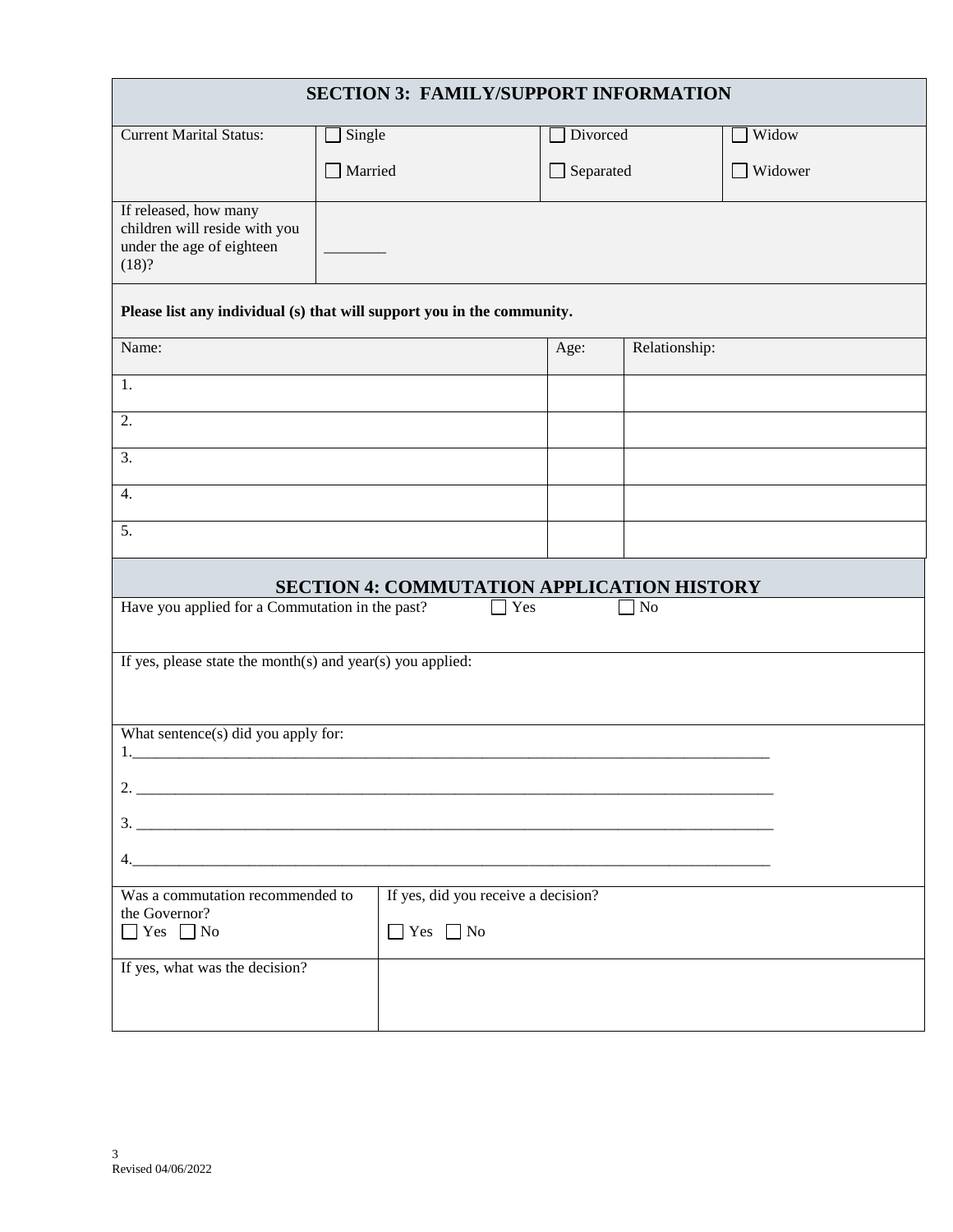| <b>SECTION 5: OFFENSE INFORMATION</b>                                                                                                                                                                                                                                                           |
|-------------------------------------------------------------------------------------------------------------------------------------------------------------------------------------------------------------------------------------------------------------------------------------------------|
| 1. Describe in DETAIL your involvement in the offense. Who was involved in the crime (Co-Defendants, Victims<br>etc). What were your actions/motives before and immediately after the crime. Be specific and describe your<br>exact responsibility in the crime. Please, no general statements. |
|                                                                                                                                                                                                                                                                                                 |
|                                                                                                                                                                                                                                                                                                 |
|                                                                                                                                                                                                                                                                                                 |
|                                                                                                                                                                                                                                                                                                 |
|                                                                                                                                                                                                                                                                                                 |
|                                                                                                                                                                                                                                                                                                 |
|                                                                                                                                                                                                                                                                                                 |
|                                                                                                                                                                                                                                                                                                 |
|                                                                                                                                                                                                                                                                                                 |
|                                                                                                                                                                                                                                                                                                 |
|                                                                                                                                                                                                                                                                                                 |
|                                                                                                                                                                                                                                                                                                 |
|                                                                                                                                                                                                                                                                                                 |
|                                                                                                                                                                                                                                                                                                 |
|                                                                                                                                                                                                                                                                                                 |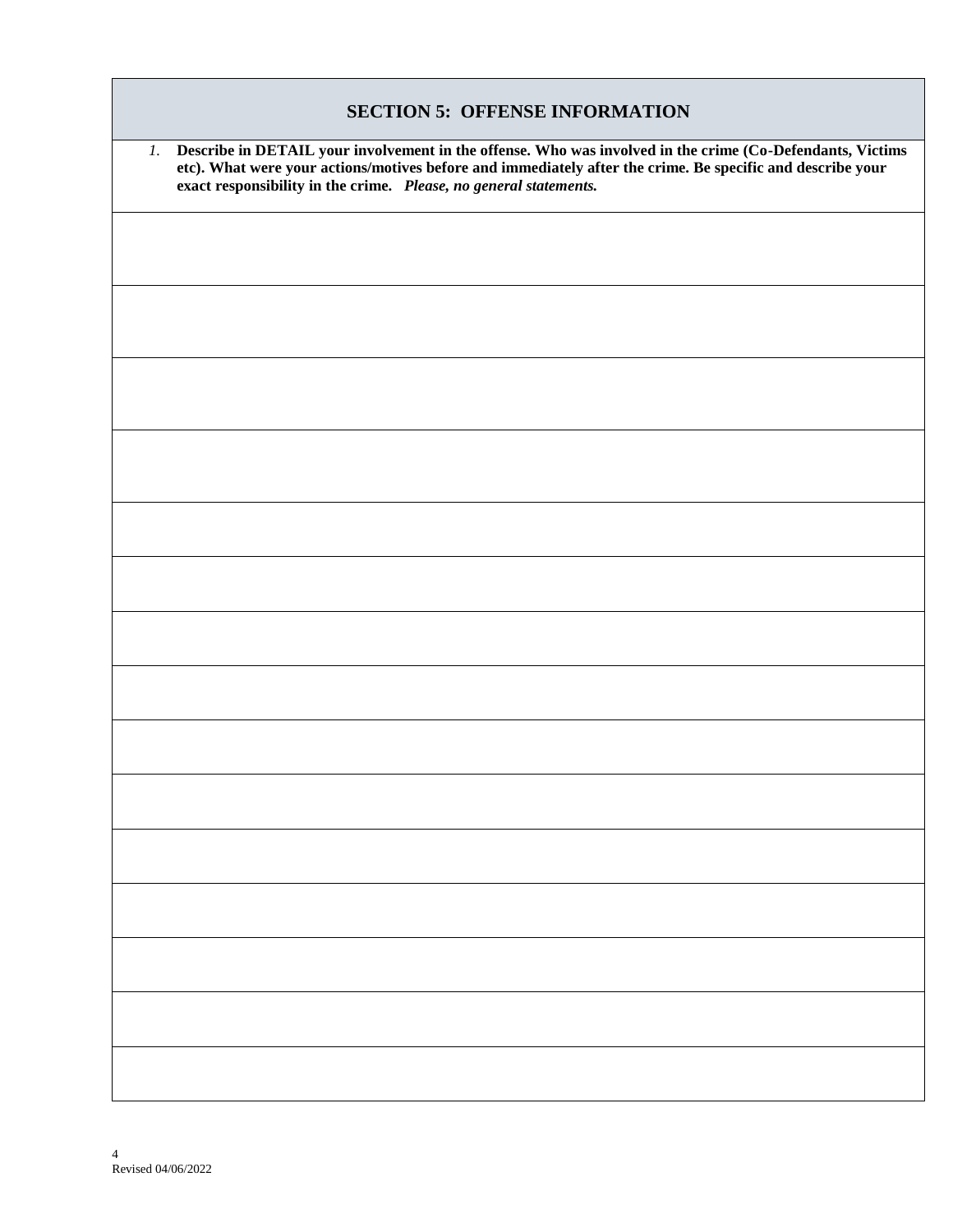|  | <b>SECTION 6: PURPOSE FOR COMMUTATION</b> |
|--|-------------------------------------------|
|  |                                           |

| The Court sentenced you for the crime you committed.<br>Why are you now seeking to reduce your sentence? |
|----------------------------------------------------------------------------------------------------------|
|                                                                                                          |
|                                                                                                          |
|                                                                                                          |
|                                                                                                          |
|                                                                                                          |
|                                                                                                          |
|                                                                                                          |
|                                                                                                          |
|                                                                                                          |
|                                                                                                          |
|                                                                                                          |
|                                                                                                          |
|                                                                                                          |
|                                                                                                          |
|                                                                                                          |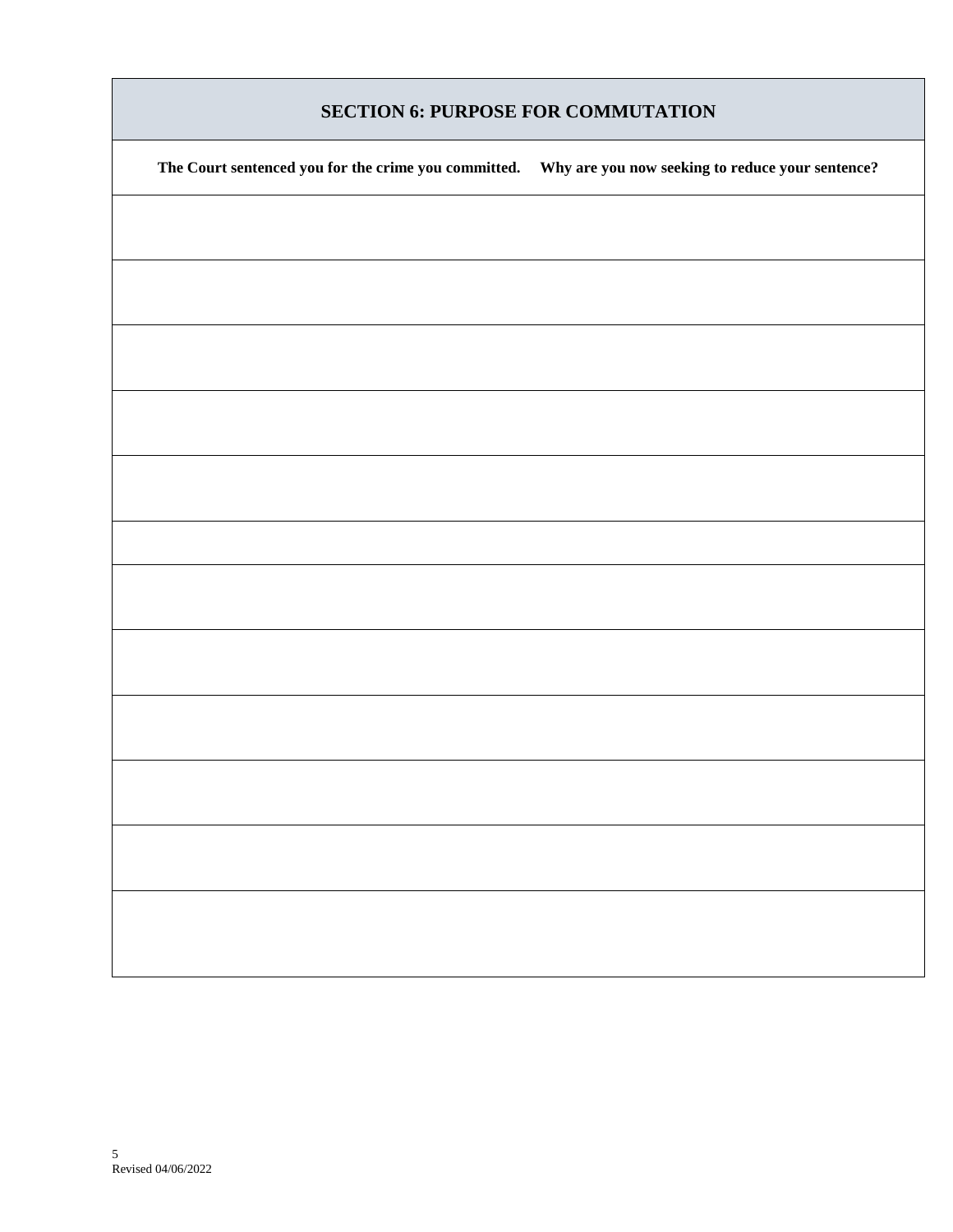**If any, what mitigating and/or aggravating factors were considered by the Court relating to the sentence(s) you are asking for commutation. In other words, what factors were presented to allow a lesser (mitigating) sentence or make it harsher (aggravating) than typically received (presumptive).**

| <b>Sentence</b> | <b>Mitigating Factors</b> | <b>Aggravating Factors</b> |
|-----------------|---------------------------|----------------------------|
|                 |                           |                            |
|                 |                           |                            |
|                 |                           |                            |
|                 |                           |                            |
|                 |                           |                            |
|                 |                           |                            |
|                 |                           |                            |
|                 |                           |                            |

| If you agreed to a plea bargain, why are you now asking the Board to recommend to the Governor modify the agreement you made with the Court? |
|----------------------------------------------------------------------------------------------------------------------------------------------|
|                                                                                                                                              |
|                                                                                                                                              |
|                                                                                                                                              |
|                                                                                                                                              |
|                                                                                                                                              |
|                                                                                                                                              |
|                                                                                                                                              |
|                                                                                                                                              |
|                                                                                                                                              |
|                                                                                                                                              |
|                                                                                                                                              |
|                                                                                                                                              |

Н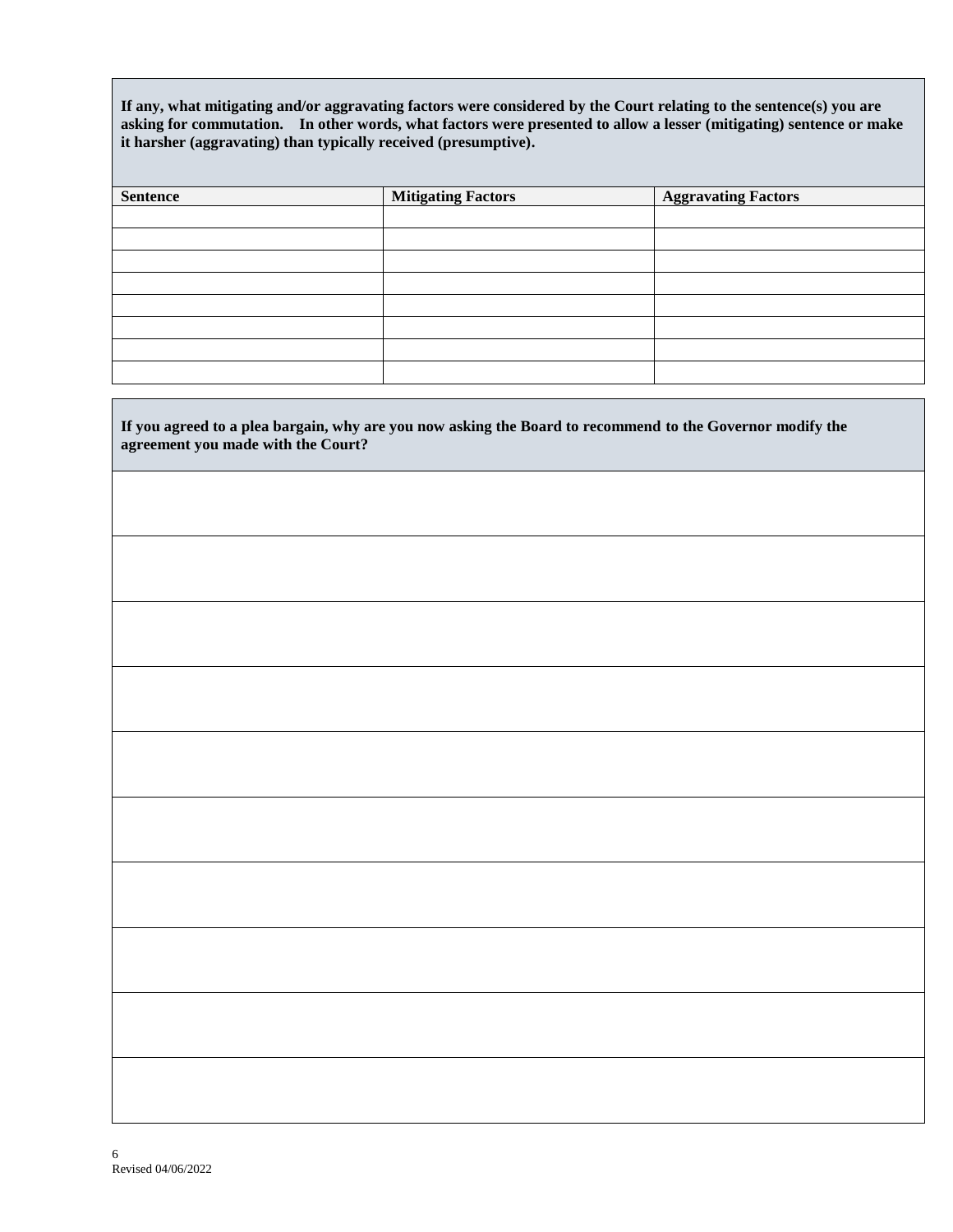**For all persons committing offenses on or after January 01, 1994, the Board will vote to recommend a reduction of sentence to the Governor only after finding by clear and convincing evidence that the sentence imposed is clearly excessive given the nature of the offense and the record of the offender and that there is a substantial probability that when released the offender will conform their conduct to the requirements of the law.** 

**If your conviction meets these time frames, why is your sentence excessive?**

**Why should the Board believe that you will remain crime free if released earlier than your sentence end date?**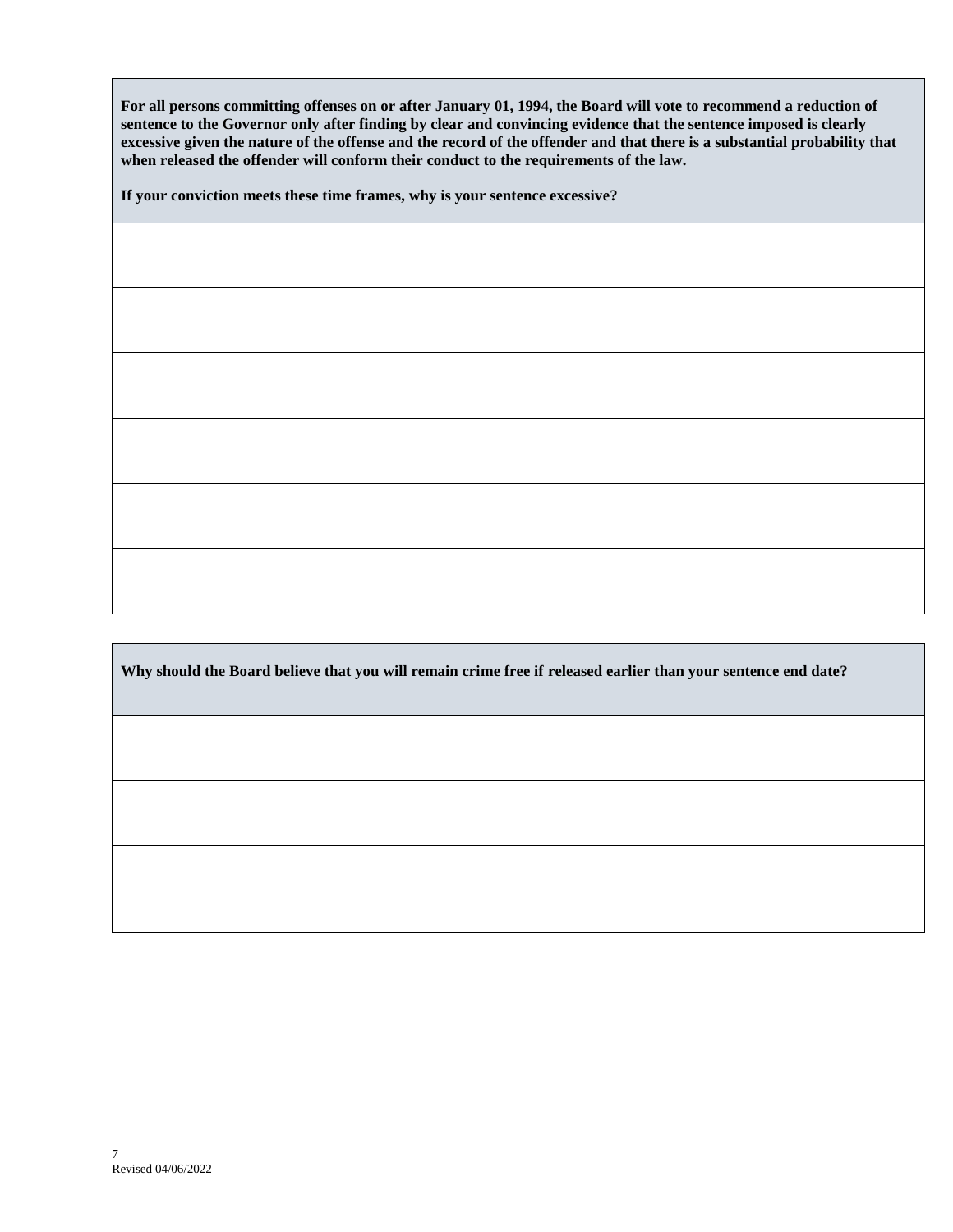| Since your incarceration, what has been your most significant achievement? Why? |  |
|---------------------------------------------------------------------------------|--|
|---------------------------------------------------------------------------------|--|

| What are the specific factors you would relay to the Governor to justify that you are deserving of a commutation of<br>sentence? |
|----------------------------------------------------------------------------------------------------------------------------------|
|                                                                                                                                  |
|                                                                                                                                  |
| 1.                                                                                                                               |
| 2.                                                                                                                               |
|                                                                                                                                  |
| 3.                                                                                                                               |
|                                                                                                                                  |
| 4.                                                                                                                               |
|                                                                                                                                  |
| 5.                                                                                                                               |

Г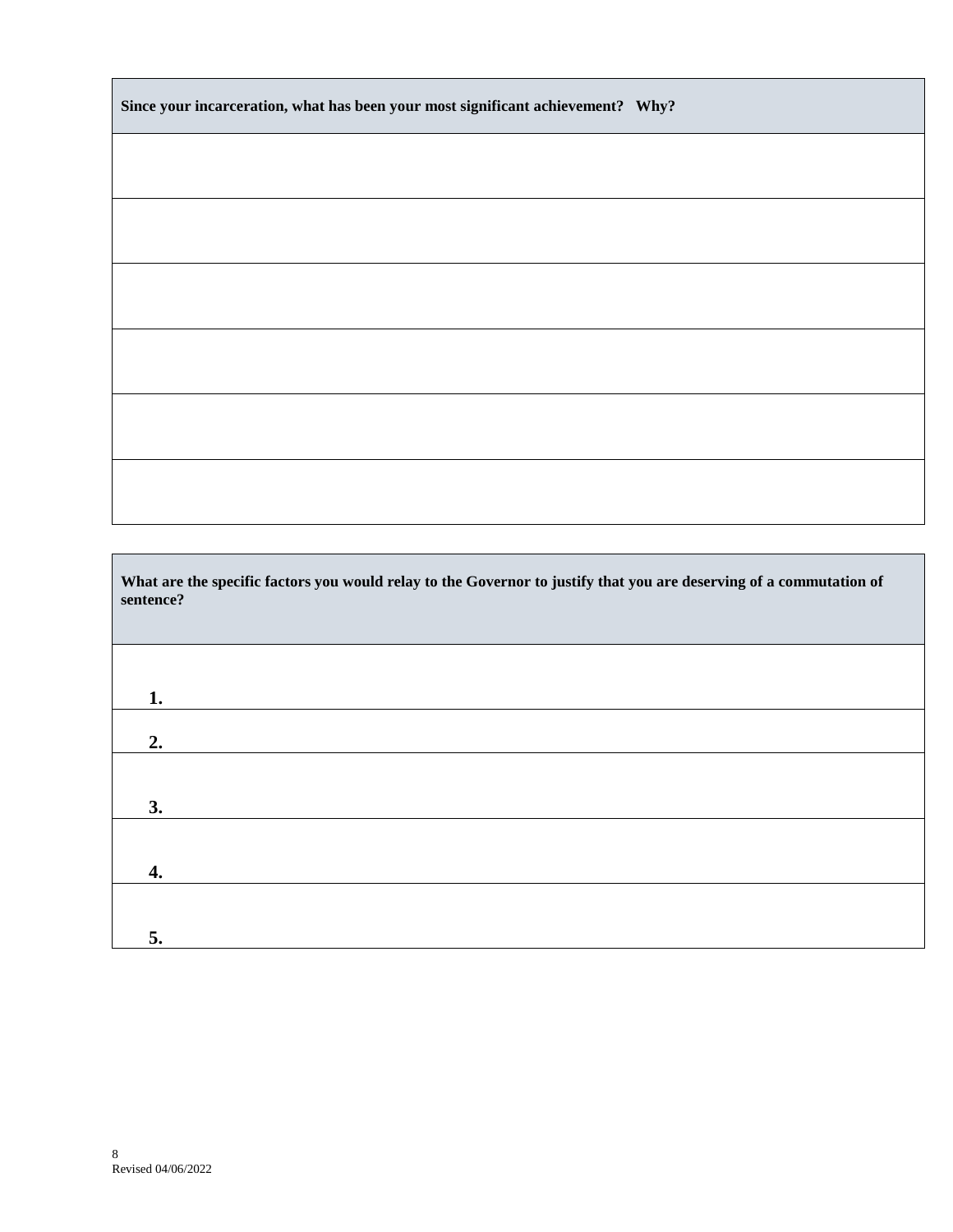|    | <b>SECTION 7: SUBSTANCE ABUSE AND TREATMENT INFORMATION</b>                                                |
|----|------------------------------------------------------------------------------------------------------------|
| 1. | Have you ever been addicted to or abused alcohol or drugs of any type?<br>$\Box$ Yes $\Box$ No             |
| 2. | Were drugs or alcohol involved in the offense that you seeking commutation? $\Box$ Yes $\Box$ No           |
|    | 3. Have you used drugs or alcohol during your incarceration?<br>Yes $\Box$ No                              |
|    | 4. Do you consider yourself in recovery now?<br>Yes  <br>  No                                              |
|    | If yes, please complete Question 4a.                                                                       |
|    | 4a. How long have you been in recovery and how do you maintain?                                            |
| 5. | List any substance abuse programming and dates of attendance that you have completed while incarcerated on |
|    | this sentence?                                                                                             |
|    | <b>DATE</b><br>PROGRAM NAME                                                                                |
| 1. |                                                                                                            |
| 2. |                                                                                                            |
| 3. |                                                                                                            |
| 4. |                                                                                                            |
| 5. |                                                                                                            |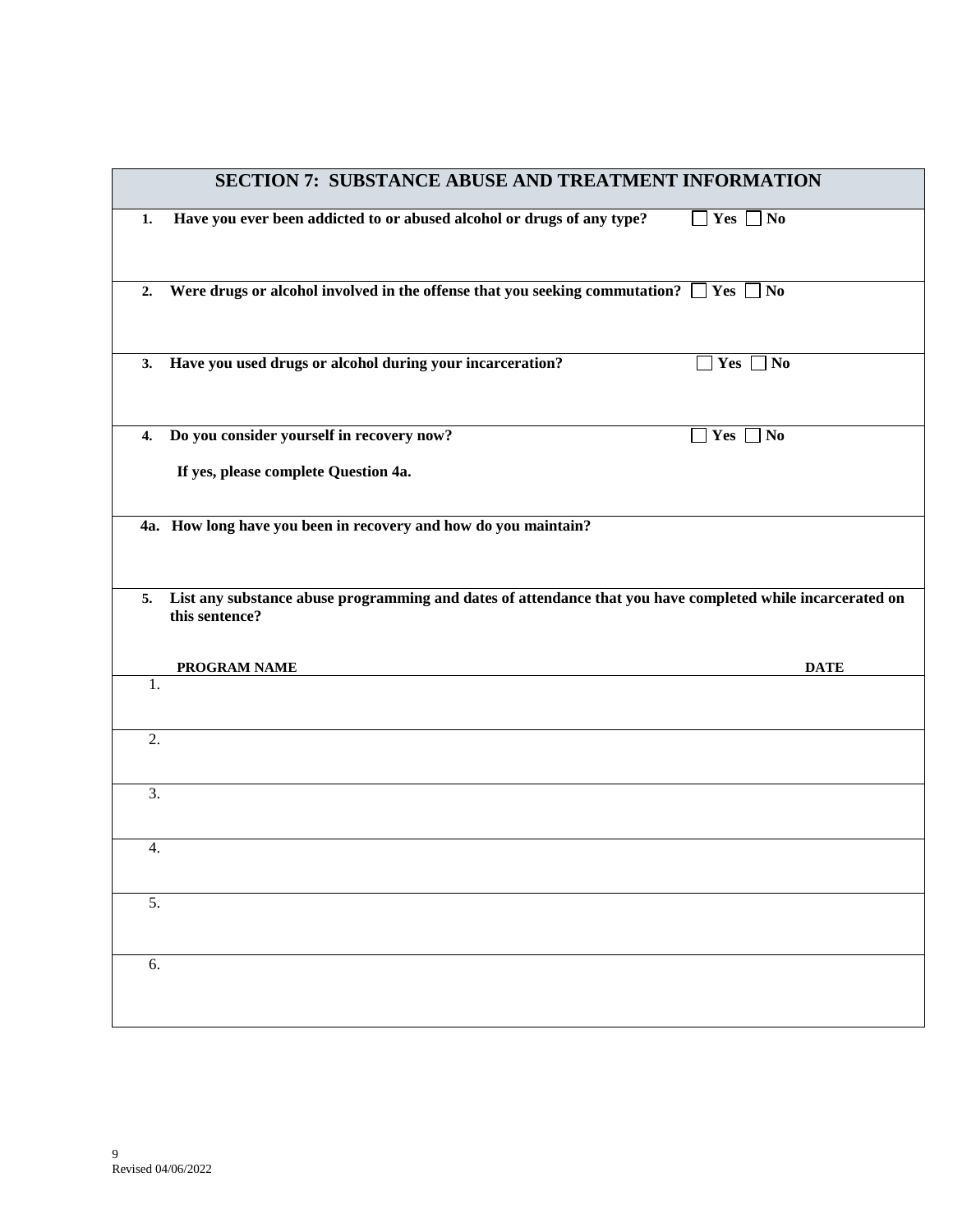# List any and all disciplinary write-ups and outcomes you have received in the last five years since your incarceration on the conviction for which you are seeking clemency. Include all minors and majors. **Discipline** (Note if Major or Minor) **Explanation**

## **SECTION 8: INMATE DISCIPLINE RECORD**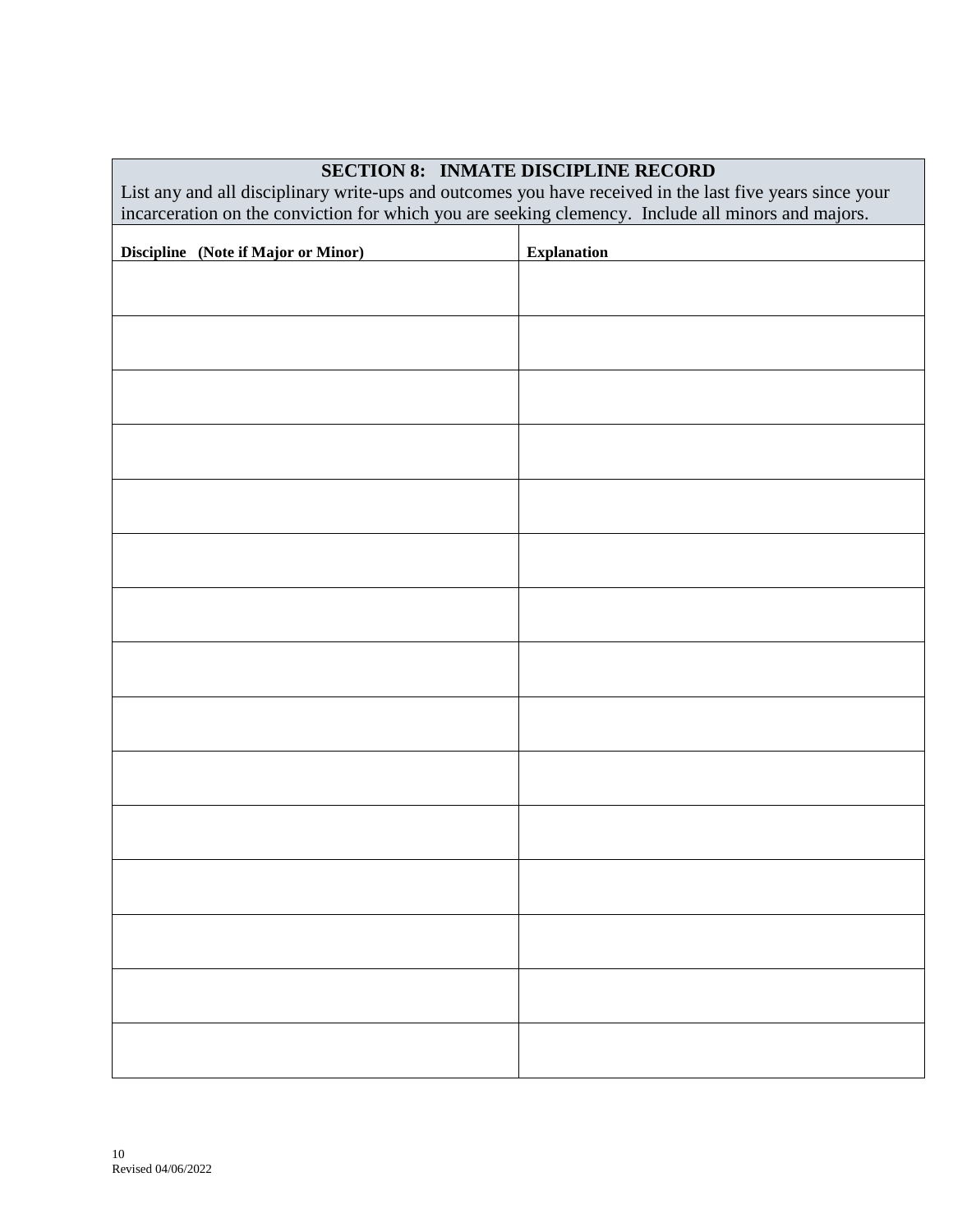### **Section 9: POSITIVE ACCOMPLISHMENTS**  *INMATE WORK HISTORY*

1. What is your current work assignment and how long have you been in this assignment?

2. If you are not working, please explain.

| <b>INMATE PROGRAMMING</b>                                                                                         |
|-------------------------------------------------------------------------------------------------------------------|
| 1. List any and all inmate education classes and/or inmate programs you have completed since in the last 3 years. |
| 1.                                                                                                                |
| 2.                                                                                                                |
| 3.                                                                                                                |
| 4.                                                                                                                |
| 5.                                                                                                                |
| 6.                                                                                                                |
| 7.                                                                                                                |
| 8.                                                                                                                |
| 9.                                                                                                                |
| 10.                                                                                                               |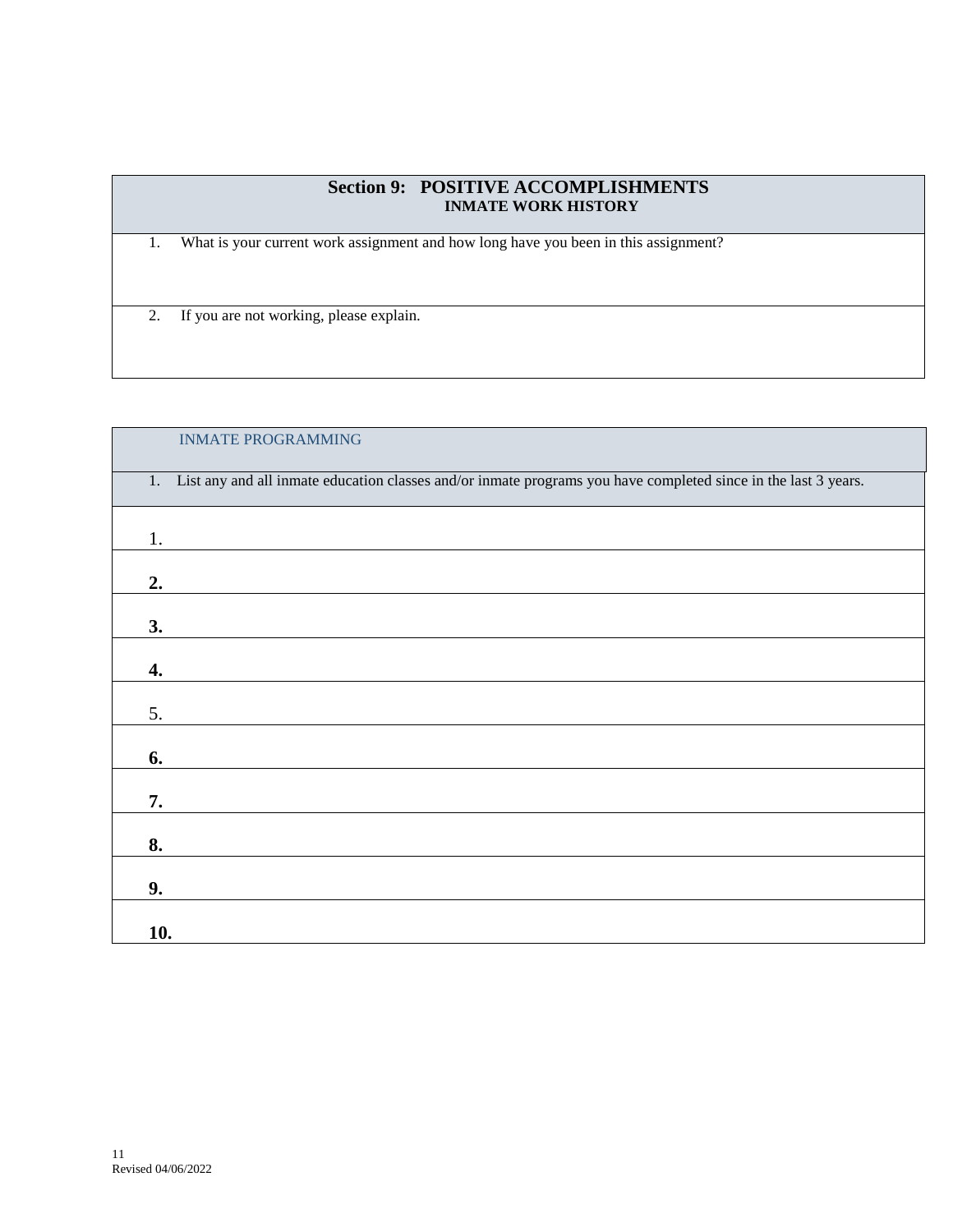### INMATE RELEASE PLAN

1. If the Board recommends a commutation of sentence to the Governor, what is your plan for release?

# **RESIDENCE:**

**WORK:**